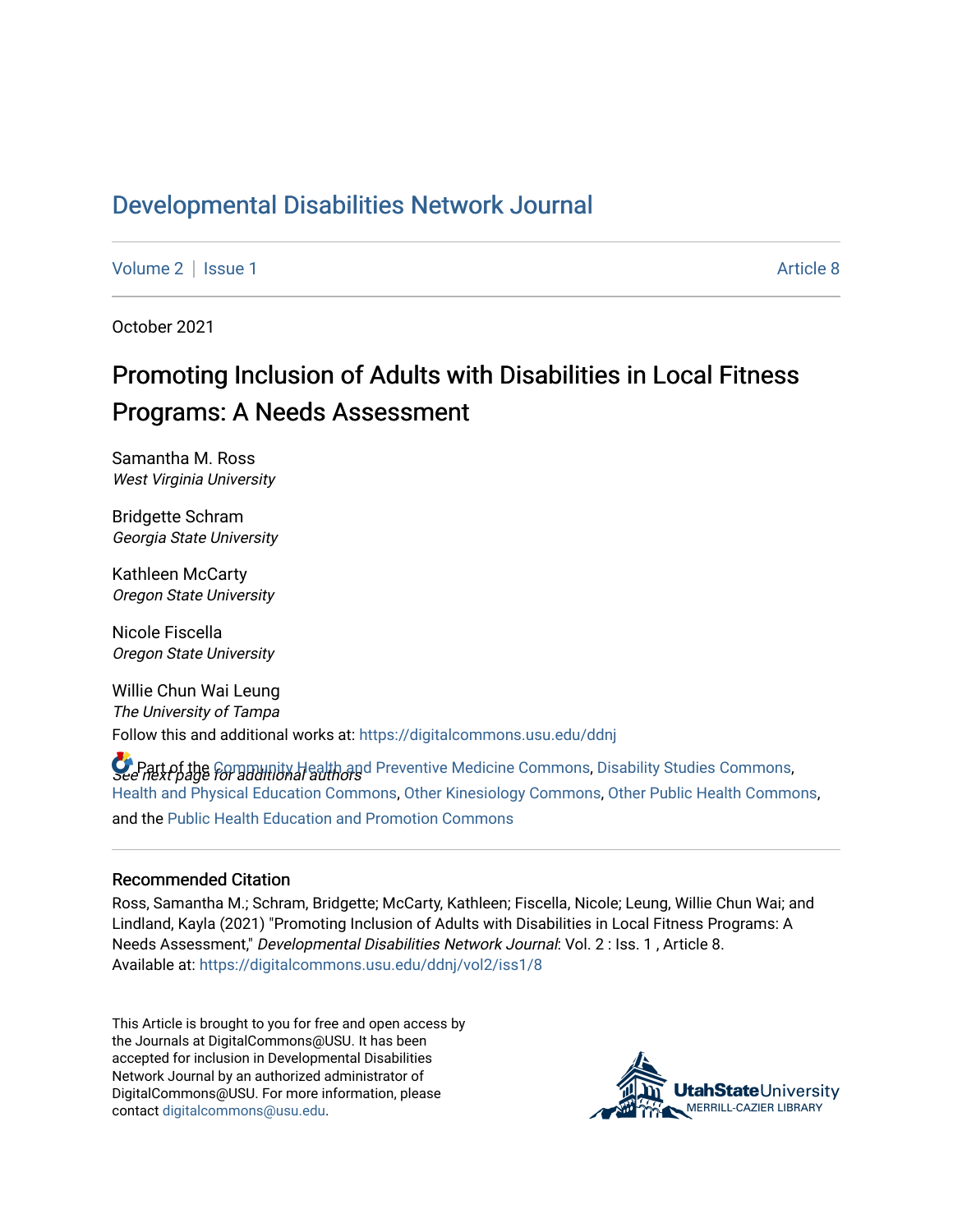### Promoting Inclusion of Adults with Disabilities in Local Fitness Programs: A Needs Assessment

#### Authors

Samantha M. Ross, Bridgette Schram, Kathleen McCarty, Nicole Fiscella, Willie Chun Wai Leung, and Kayla Lindland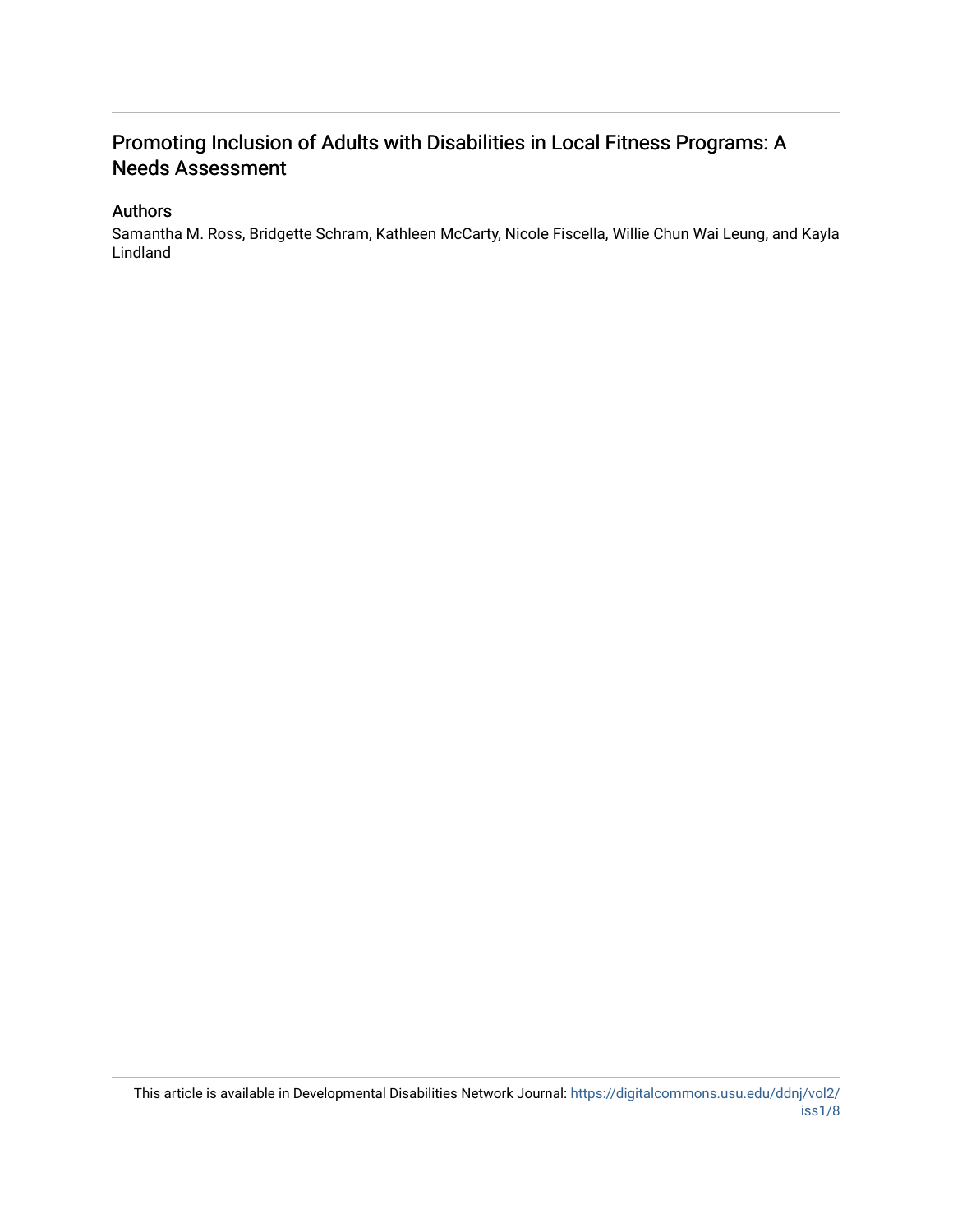# **Promoting Inclusion of Adults with Disabilities in Local Fitness Programs: A Needs Assessment**

Samantha M. Ross,<sup>1</sup> Bridgette Schram,<sup>2</sup> Kathleen McCarty,<sup>3</sup> Nicole Fiscella,<sup>3</sup> Willie Chun Wai Leung, $4$  Kayla Lindland<sup>3</sup> 1West Virginia University, Morgantown, WA <sup>2</sup>Georgia State University, Atlanta, GA <sup>3</sup>Oregon State University, Corvallis, OR <sup>4</sup>The University of Tampa, Tampa, FL

#### **Abstract**

*Fit-Pals (pseudonym) is a university-based, service-learning program with a mission to prepare adults with disabilities to engage in lifelong physical activity. We conducted a needs assessment to evaluate recent programmatic partnerships with community-based fitness organizations. We aimed to (1) evaluate organizational perceptions of Fit-Pals' partnership efforts, and (2) identify perceived organizational needs to improve inclusion practices. Representatives from each of our seven partner organizations participated in an online survey, follow-up interviews, and a stakeholder meeting. A thematic analysis of survey and interview responses highlighted areas for programmatic growth related to training in disability awareness and fitness accommodations, and improved communication across all partnership levels. Our stakeholder meeting further identified gaps between advocacy for disability inclusion and awareness of actionable steps to effectively enact this within organizations. Drawing from the literature, we discuss Fit-Pals' efforts to increase the capacity of our community partners to support members with disabilities.* 

#### **Plain Language Summary**

*Fit-Pals is an exercise program for adults with disabilities. In our program, adults with disabilities go to activity classes with a college student "buddy." The two buddies go swimming or do yoga or other exercise together. In the past, fitness buddies exercised alone at the university recreation center. Now, fitness buddies go to activity classes with other people in their community. We want to know if this change was a good idea. So, we did a "Needs Assessment." We talked to people leading the community activity classes. We asked what they liked about Fit-Pals. We asked how we could help them make their classes better for adults with disabilities.*

*Our needs assessment had three parts. First, we asked people to answer questions in an online survey. Eight leaders from community activity programs did the survey. Second, we met for in-person interviews to ask more questions. We asked what they liked and disliked* 

<span id="page-2-0"></span><sup>a</sup> Correspondence concerning this article should be addressed to Samantha M. Ross, College of Physical Activity and Sport Sciences, West Virginia University, 375 Birch St., P.O. Box 6116, Morgantown, WA 26505. Email[: Samantha.ross2@mail.wvu.edu.](mailto:Samantha.ross2@mail.wvu.edu)

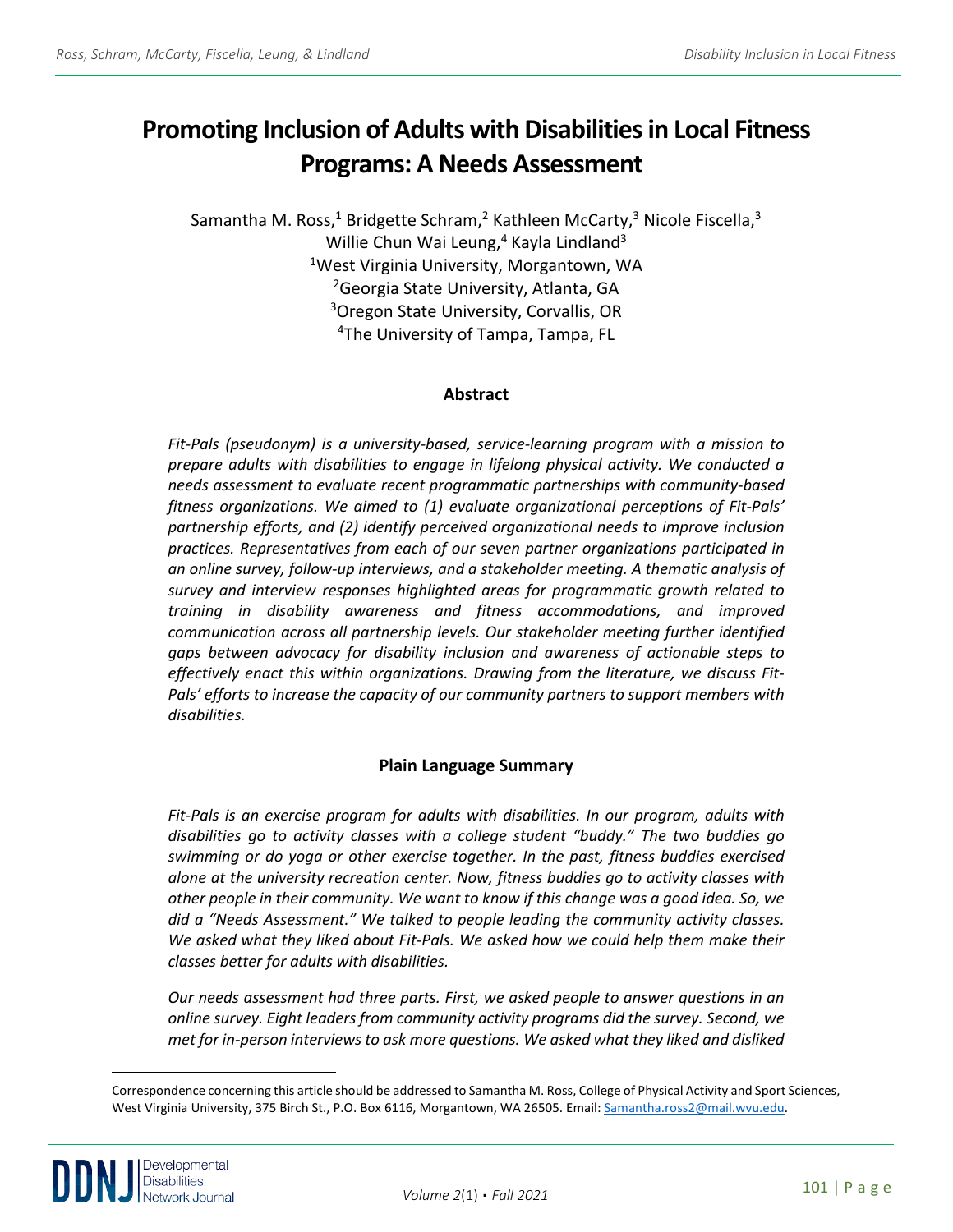*about Fit-Pals. We asked what they wanted to change. Third, we invited community leaders to lunch. Fitness buddies and Fit-Pals staff also came to lunch. We talked about what we learned from the survey and interviews. Together we planned how to make Fit-Pals better.*

*We learned everyone likes that we match fitness buddies together. Activity leaders said they do not always know how to help adults with disabilities but they want to learn. They also want everyone in Fit-Pals to talk more to each-other. Our plan is to help fitness buddies and activity leaders work together. Fitness buddies are going to teach activity leaders about adults with disabilities. They are going to be role models. We hope others learn from us. We hope others make programs like Fit-Pals. We want all activity programs in the community to include adults with disabilities.*

There is a recognized need to promote life-long physical activity among adults with disabilities (AWD). In Oregon, approximately 1 in 4 AWD are not engaging in routine physical activity (Oregon Office on Disability and Health, 2012). Inactive AWD are 50% more likely to experience chronic health conditions, such as heart disease and diabetes, compared to physically active AWD (Carroll et al., 2014). In Oregon, AWD are more likely to experience obesity, and selfrate their health as poor, compared to peers without disabilities (Oregon Office on Disability and Health, 2012). Collective efforts are needed to empower AWD to adopt healthy, active lifestyles, and thereby offset these observed health disparities (UDHHS, 2005, 2018).

The present research reports on the redesign and evaluation of Fit-Pals, a universitycommunity partnership towards increasing the inclusion of AWD in community-based physical activity programs (note: we are using a pseudonym for our program to protect confidentiality). Physical activity is characterized by routine participation in recreation and fitness programs fostering enjoyment, health, and wellness (Cooper et al., 1999; U.S. Department of Health and Human Services [UDHHS], 2005, 2018). AWD engaging in routine physical activity can experience improved cardiovascular fitness, muscular strength, balance, and self-rated quality of life (Bartlo & Klein, 2011). Yet, fitness facilities in Oregon are largely inaccessible when evaluated against the Americans with Disabilities Act (ADA) guidelines (Cardinal & Spaziani, 2003). Furthermore, AWD self-report substantial social and structural barriers to physical activity opportunities within their communities (Rimmer et al., 2004; 2005). Barriers reported by AWD include a lack of social support and community acceptance within fitness organizations (Buffart et al., 2009). Additionally, fitness organizations often have limited policies and promotional efforts targeting AWD, and staff report limited knowledge or awareness of inclusive fitness practices (Bodde & Seo, 2009; Cardinal & Spaziani, 2003; Temple, 2007). In the present study, we sought to identify barriers and create an action plan for improved inclusion of AWD within our own Fit-Pals program.

#### **Program Overview**

Based in Oregon, Fit-Pals is a university-based service-learning program with a mission to prepare AWD to engage in lifelong, community-based physical activity. Fit-Pals serves 20-25 AWD each academic semester. Undergraduate student volunteers are paired with an AWD participant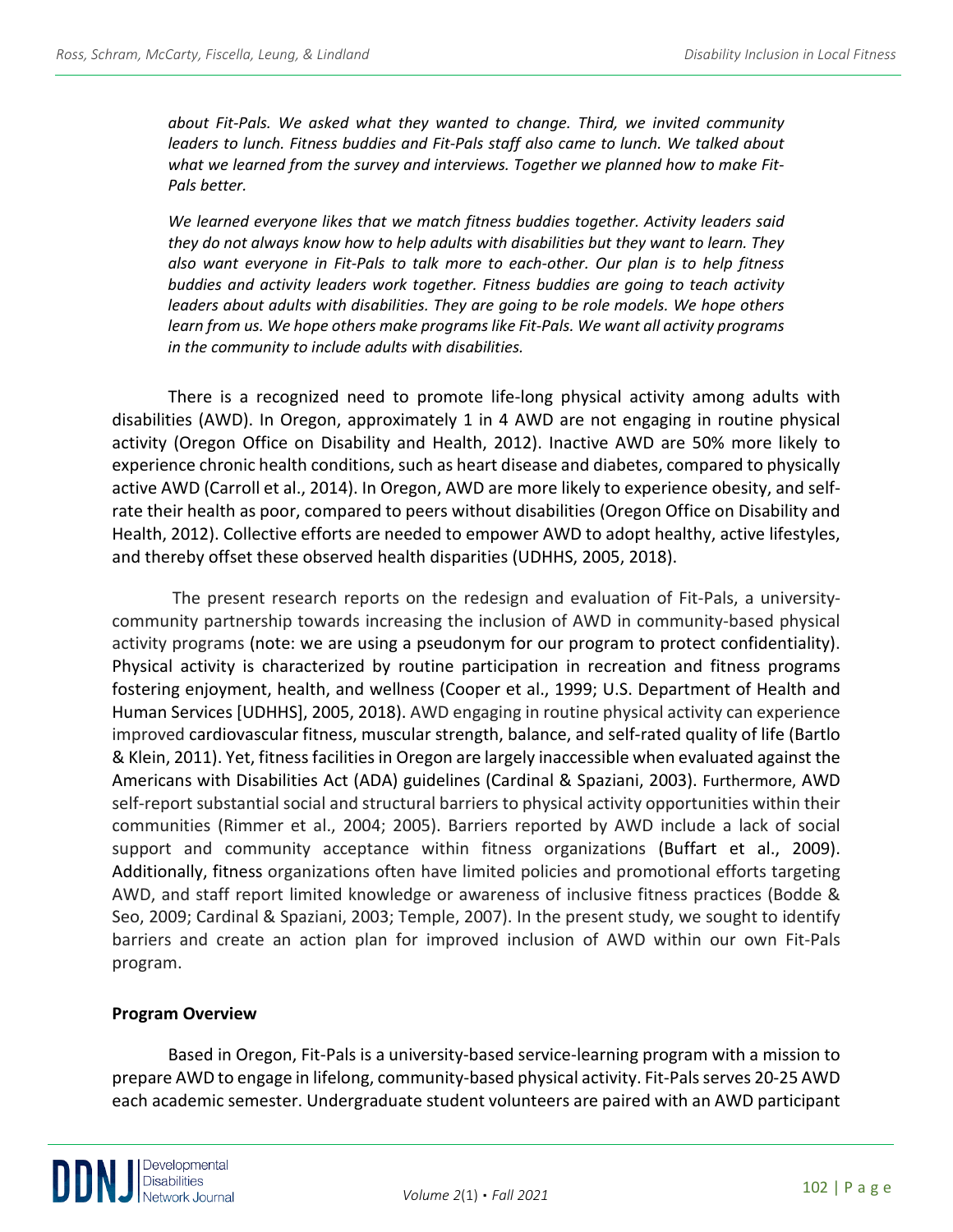as an "exercise buddy" and provide instructional support during weekly activity sessions.

In 2017, a Fit-Pals board member, and parent of an AWD participant, raised concern that our Fit-Pals' program structure did not align with its stated mission. At that time, participant and volunteer pairs were meeting one-on-one, twice per week, at the university student recreation center. The student recreation center is not open to the public and did not enable nonstudent AWD participants to access the facility outside scheduled session times. This raised concerns that AWD were not being prepared with knowledge, familiarity of community-based resources, and support systems that would lead to sustainable physical activity habits. Additionally, the Fit-Pals program model positioned undergraduate student volunteers as "experts or fitness trainers" responsible for developing and leading exercise programs without knowledge translation or input from the AWD participants. The high dependence on student volunteers further restricted program capacity to the availability of student volunteers for one-on-one pairing. As a result, AWD participants experienced extended periods of inactivity during academic breaks.

In 2018, Fit-Pals was redesigned to integrate AWD participants into community-based physical activity and group exercise programs, reducing university-influenced dependence. Fit-Pals partnered with local community-based fitness and recreation programs to promote inclusive environments within existing programs for swimming, strength and conditioning, aerobics, and yoga. Fit-Pals' staff, including undergraduate student volunteers, were repositioned as direct supports for implementation of inclusive practices through education, resource sharing, advocacy, and research.

#### **Research Aims**

The present study aimed to evaluate Fit-Pals' programmatic changes and identify priority areas for continued growth via a community needs assessment. In 2019, we conducted a needs assessment guided by the Riley et al. (2008) three-step framework for supporting community fitness and recreation centers' adoption of disability-inclusive practices: (Step 1) *assess* facility inclusion and identify readily achievable barriers for removal within Fit-Pals partner organizations; (Step 2) *review* the inclusion report with a stakeholder committee and identify top priorities for programmatic and structural change; and (Step 3) develop *action steps*for removing barriers, increasing accessibility, and fostering inclusive cultures within community organizations (Riley et al., 2008). In this report we detail our evaluation process and share lessons learned. We intend for this transparency to support similar programs' applications and extensions of related efforts within their own communities.

#### **Methods**

#### **Participants**

Our community needs assessment sought to engage one to two respondents at each of Fit-Pals' seven partner organizations. These seven organizations included community pools and fitness centers, as well as studios that specialize in yoga, dance, and strength training. We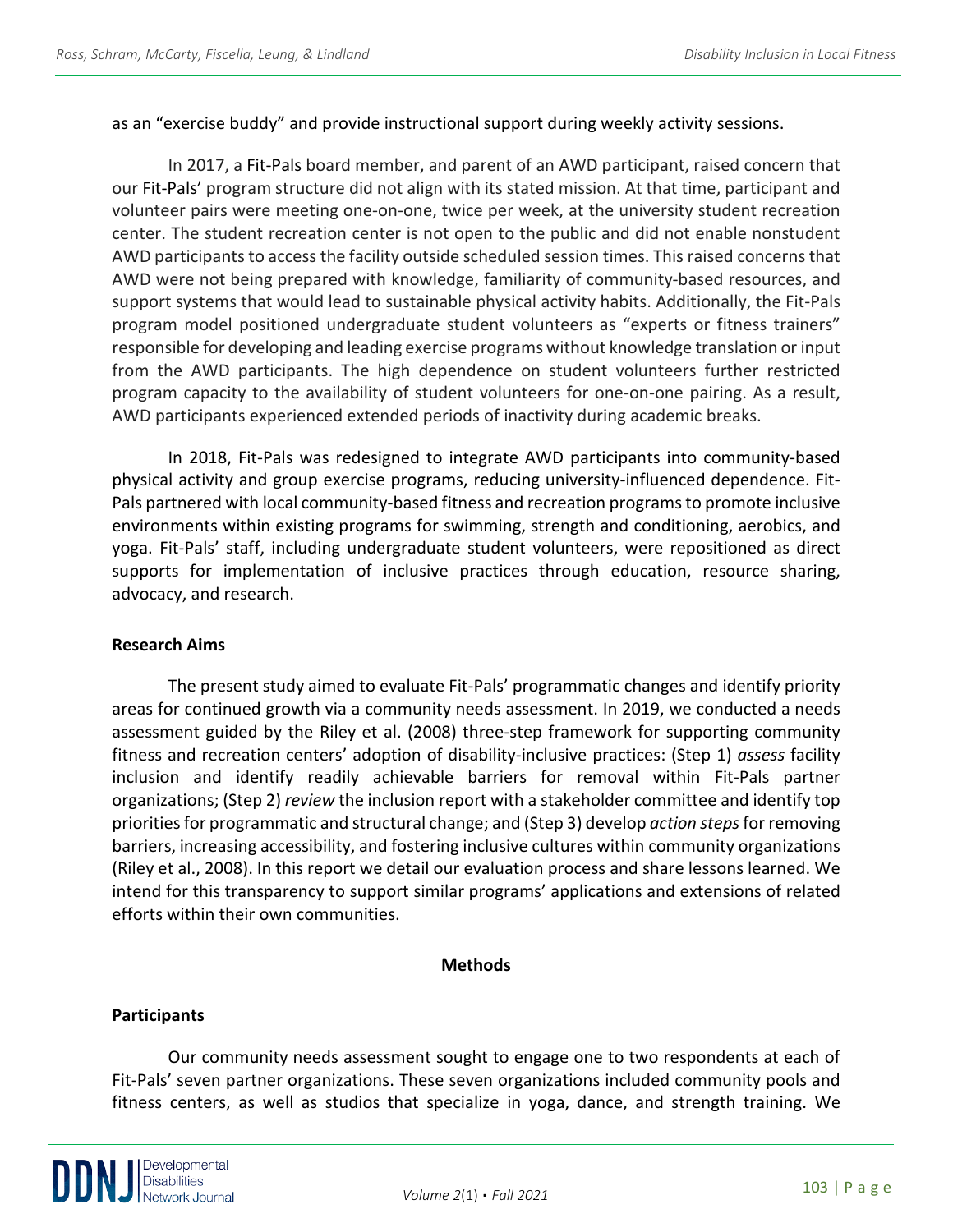contacted a community partner representative (CPR) at each organization with whom we already had established relationships and trust (Riley et al., 2008). These CPRs were recruited to participate in an online survey, a follow-up interview, and a stakeholder meeting. CPRs were asked to identify additional stakeholders from their organization to provide a more robust perspective of the organization—those identified were invited to participate. All CPR respondents were informed that participation was for program evaluation and optional. Table 1 reports general descriptions of CPRs and their level of participation.

#### **Table 1**

Type of organization Partnership agreement CPR's job position Survey Interview Stakeholder workshop Fitness programs Existing classes designed for AWD A. Program director B. Instructor  $\checkmark$   $\checkmark$ Fitness program Open fitness with coaching staff support A. Program director Fitness program All classes open A. Program director B. Instructor Fitness program New class designed for Fit-Pals' participants only A. Owner instructor B. Instructor\* Aquatics program All classes open A. Program director B. Instructor Fitness program All classes open A. Program director B. Instructor Yoga program All classes open A. Owner/instructor  $\checkmark$ 

*General Description of Community Partner Representatives (CPR) Who Participated in Survey and/or Interview and Who Attended the Post-Assessment Stakeholder Workshop*

\* Affiliated with Fit-Pals (*Note: Fit-Pals is a pseudonym to protect anonymity*)

 $\checkmark$  = participated

CPRs were incentivized to participate with customized, adaptive fitness resources including Fit-Pals merchandise, a bound copy of *Guidelines for Disability Inclusion in Physical Activity, Nutrition, & Obesity Programs and Policies*: *Implementation Manual* (Kraus & Jans, 2014), and the chance to win a raffle prize. The raffle prize was the choice of enrollment in ACSM/NCHPAD Certified Inclusive Fitness Trainer webinar series or an inclusive fitness/aquatics equipment basket. The funding for incentives was provided, in part, by a Community Engagement Grant from the local University Center for Excellence in Developmental Disabilities (UCEDD).

This study was approved by the University Institutional Review Board (IRB) for the protection of human subjects.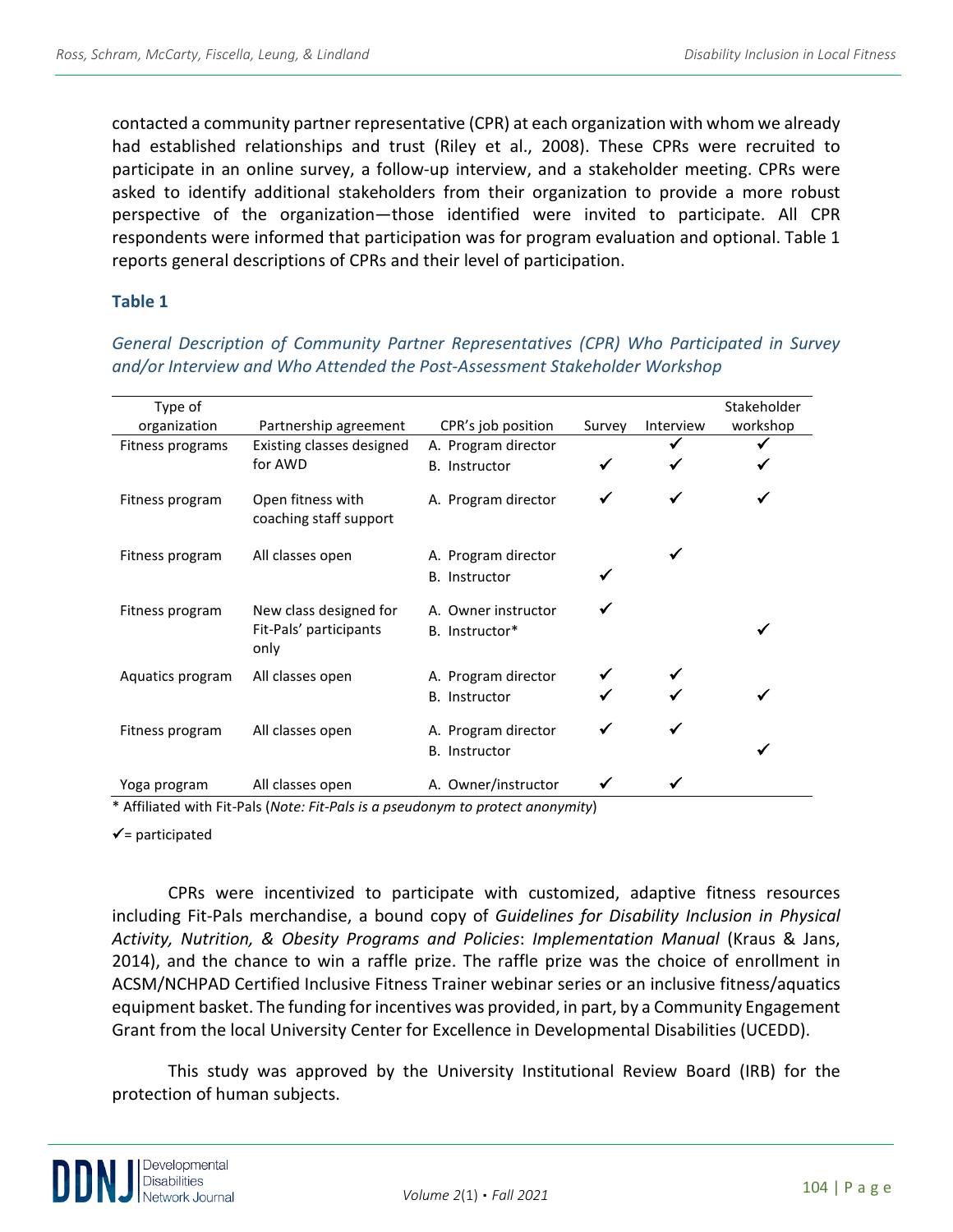#### **Design**

#### *Step 1: Inclusion assessment*

Figure 1 illustrates the three-step approach (Riley et al., 2008) taken to evaluate Fit-Pals. In *Step 1* we assessed CPRs' perceptions of Fit-pals partnership, inclusion strategies, and current/ anticipated needs to further support the participation of AWD within their programs. A mixedmethod approach was taken. CPRs were first invited to complete an online survey (Qualtrics CoreXM Survey Software; Version 01/19/2019, Provo, UT). The development of multiple-choice and Likert-scale survey items was informed by existing survey mechanisms (e.g., Accessibility Instruments Measuring Fitness and Recreation Environments [AIMFREE], Rimmer & Riley, 2004), and prior literature (Casey et al., 2010; Riley et al., 2008). Additionally, the authors' drew on their experience running Fit-Pals as a guided estimation of what topics would be relevant to CPRs (Maxwell, 2012). Invitations to participate in the survey were distributed through direct emails from the Fit-Pals coordinator (first author).

As an extension of Step 1, CPRs were invited to participate in follow-up interviews. Efforts were made to recruit at least one CPR from each partner organization to reach saturation of perspectives (Yeo et al., 2003). Preliminary survey results informed the development of a semistructured interview guide. When applicable, open-ended prompts, alongside reference to survey responses from CPRs, were used to facilitate in-depth discussion of key topics. Interviews were conducted in-person by the first author, who had a prior relationship with participants as Fit-Pals' program coordinator (Riley et al., 2008), along with at least one note-taker. Interviews were recorded and transcribed using Spext 4.0 software (Spext Labs Inc., Berkeley, CA).

**Planned analysis for Step 1.** First, a descriptive analysis of the online survey data was planned. The 10-member research team examined frequency counts across survey items to identify response patterns. Second, an inductive qualitative analysis of interview transcripts was planned. As such, no *a priori* hypothesis or themes were generated. Researchers developed codes in a three-step process: (1) initial code generation, (2) group consensus and synthesis of initial codes into a code book, and (3) transcription analysis using the generated code book. Coding was organized using ATLAS.ti 8.3 Mac software (Scientific Software Development GmbH, 2019). This reiterate approach, including revisiting survey results, was taken to ensure a robust understanding (Silverman, 2015) of the data was reached. Discussion continued until a group consensus was met on the convergent themes within the data. Table 2 illustrates example themes generated from survey and interview data.

To improve the trustworthiness of data interpretations, member checking was conducted at the end of Step 1. CPRs were invited to review transcript excerpts deemed relevant for our analyses and provide feedback. Care was taken to clearly communicate with CPR participants that they were being invited to edit their responses or add additional comments to improve the representativeness of the data (Carlson, 2018; Koelsch, 2013).Participants could return feedback electronically or via hard copy. Nonresponsive participants received a follow-up email and were offered the additional option of providing verbal feedback over the phone (Carlson, 2018). All participants approved transcripts without any changes.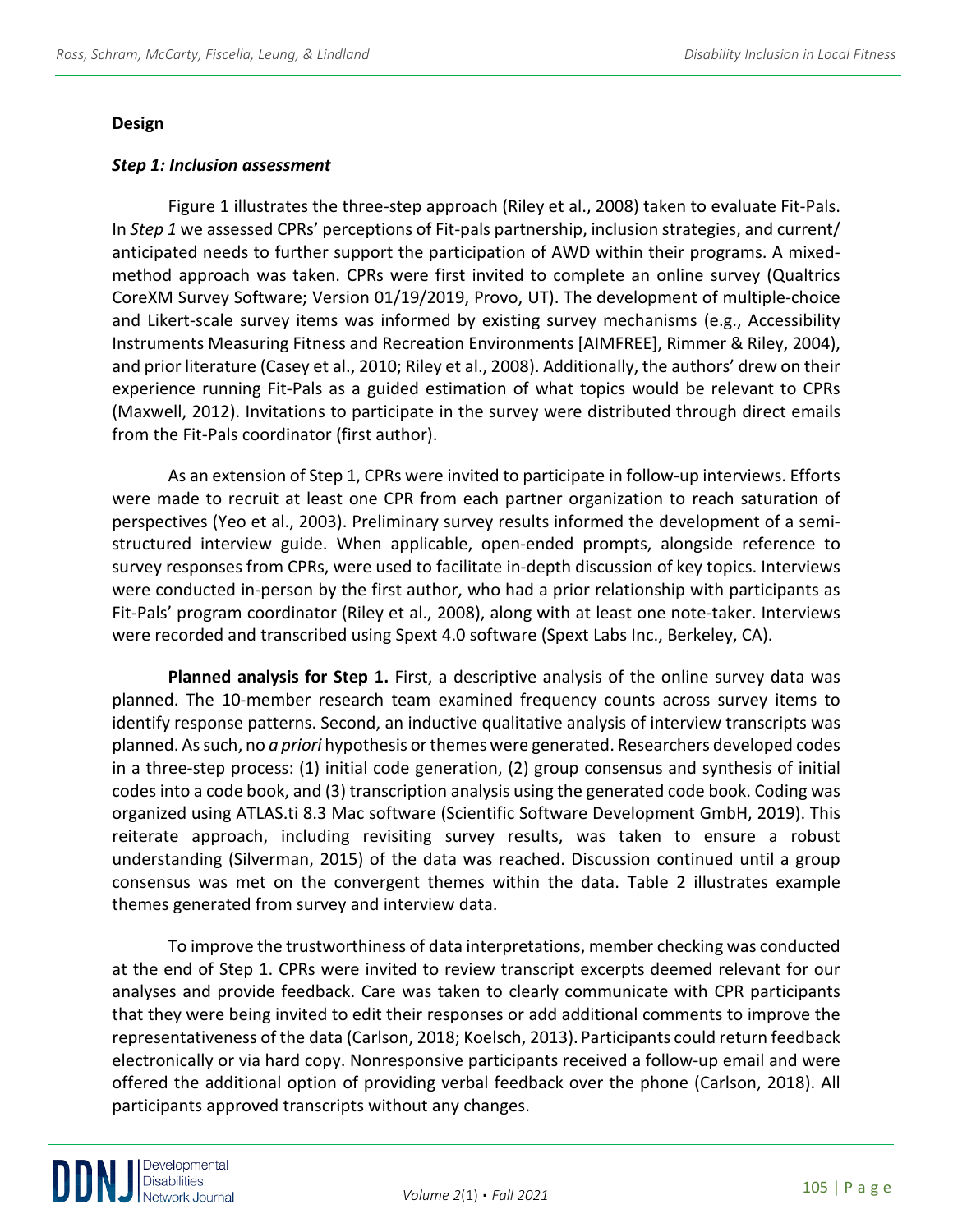

# **Figure 1**

# Fit-Pals' Need Assessment Approach *Fit-Pals' Need Assessment Approach*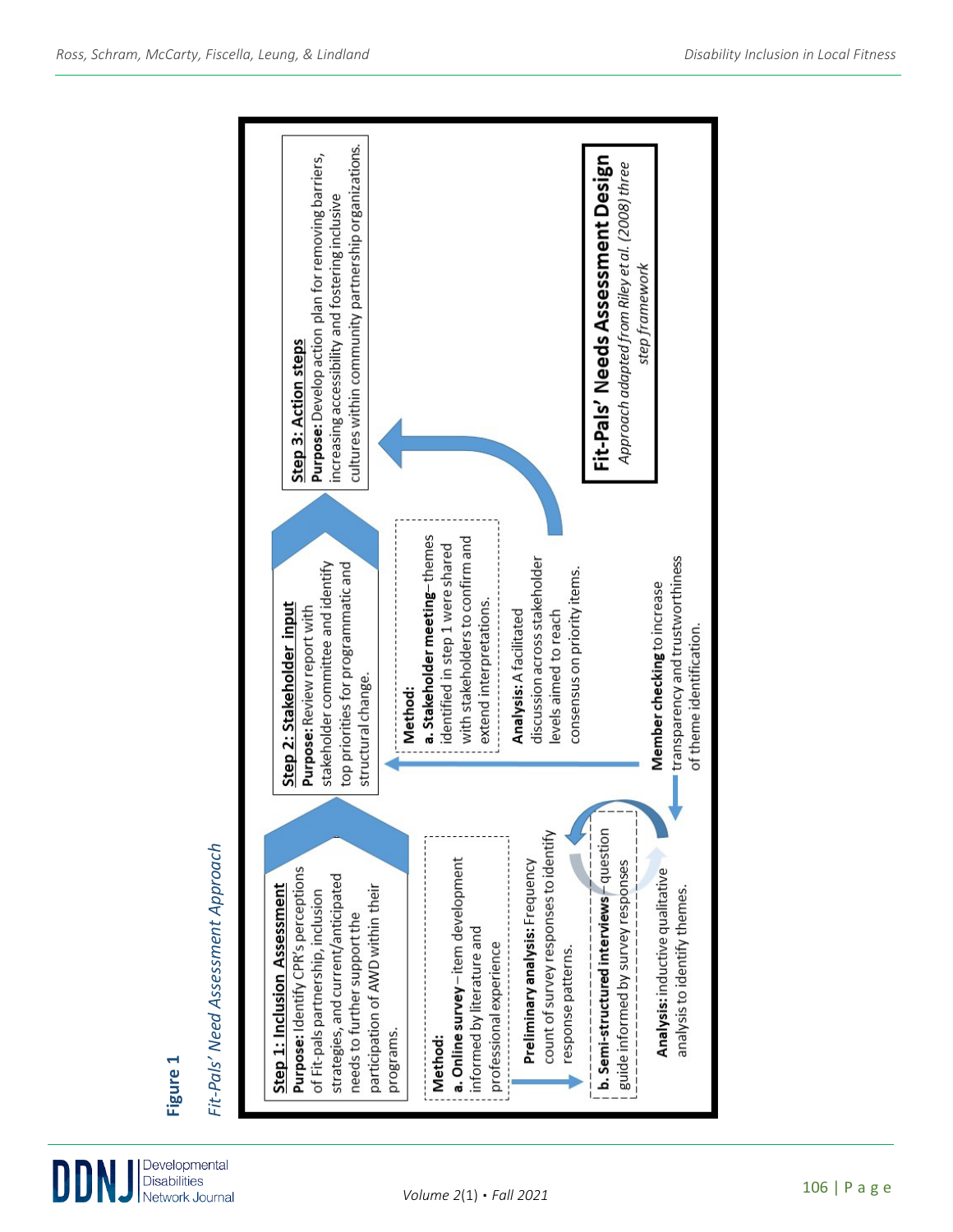| General topic                       | Survey question examples                                                                                                                                                                                                                                                                                                                                                                                                                                                                              | Interview question examples                                                                                                                                                                                                                                                                                                                                                                                                                           | Sample from interview transcript                                                                                                                                                                                                                                                                            | Generated theme                 |
|-------------------------------------|-------------------------------------------------------------------------------------------------------------------------------------------------------------------------------------------------------------------------------------------------------------------------------------------------------------------------------------------------------------------------------------------------------------------------------------------------------------------------------------------------------|-------------------------------------------------------------------------------------------------------------------------------------------------------------------------------------------------------------------------------------------------------------------------------------------------------------------------------------------------------------------------------------------------------------------------------------------------------|-------------------------------------------------------------------------------------------------------------------------------------------------------------------------------------------------------------------------------------------------------------------------------------------------------------|---------------------------------|
| partnership<br>Satisfaction<br>with | Response options: [1] very dissatisfied to [5] very satisfied; [6] didn't<br>Indicate how satisfied your organization has been with the supports<br>Assisted in creating plans for individual modifications and<br>Provided one-on-one support staff/volunteer<br>(Fit-Pals), has provided for each of the following.<br>Recruited participants with disabilities<br>Provided disability awareness training<br>expect support; [7] don't know<br>accommodations<br>ê<br>Ξ<br>ō<br>$\overline{c}$<br>T | what Fit-Pals programming offers?<br>How does your organization view<br>Did anything surprise you about<br>partnership not meet, meet, or<br>the partnership now? Did the<br>exceed expectations?                                                                                                                                                                                                                                                     | [15] "We are unsure about the range<br>responsible for. We are unsure what<br>we are legally required to provide or<br>the extent of accommodations that<br>of accommodations we are<br>are feasible and needed"                                                                                            | 5 Communication                 |
| Facilitators &<br>barriers          | How have the following factors impacted the abilities of people with<br>Response options: [1] not helpful to [5] very helpful; [6] not needed;<br>disabilities to engage in activities at your organization?<br>Knowledge of staff about disability<br>Attitudes of community members<br>staff/instructor training<br>Attitudes of staff<br>[7] don't know<br>Ξ<br>Ξ<br>$\overline{a}$<br>Q<br>⊕                                                                                                      | barriers of  Can your share more<br>[follow-up] The survey mentioned<br>What challenges to inclusion has<br>your organization faced during<br>about these barriers?<br>this partnership?                                                                                                                                                                                                                                                              | are building an inclusive community,<br>[7] "I think it is important that if we<br>community. [Fit-Pals] adds to our<br>relationships and help facilitate<br>we need to include people with<br>disabilities. We want to build<br>community."                                                                | 2 Benefits of<br>partnership    |
| Needs                               | Response options: [1] not helpful to [5] very helpful; [6] not needed;<br>Indicate the extent to which your organization would find the<br>following helpful to promoting the inclusion of people with<br>Equipment sponsorship or recommendations<br>Disability awareness campaigns<br>Liaison with disability groups<br>Staff/instructor training<br>[7] don't know<br>disabilities:<br>$\widehat{\sigma}$<br>ē<br>ම<br>T<br>Ξ                                                                      | After talking with our stakeholders<br>goal is to eventually offer [Fit-Pals]<br>as a transitional program for PWD<br>and based on their feedback, our<br>program, and more independent<br>What tools and/or resources are<br>about the future of our program<br>to be less dependent on us, as a<br>and your organization's goals of<br>necessary to support the above<br>in navigating their own goals<br>towards health and fitness.<br>inclusion? | too. But we are definitely limited in<br>reluctant to keep adding staff [due<br>(19) "Obviously, there are me and<br>facilitate workouts and give ideas<br>to) financial issues going on right<br>staff and [management] is very<br>other staff members to help<br>now, as I'm sure you can<br>appreciate." | 8 Partnership<br>sustainability |

**Table 2**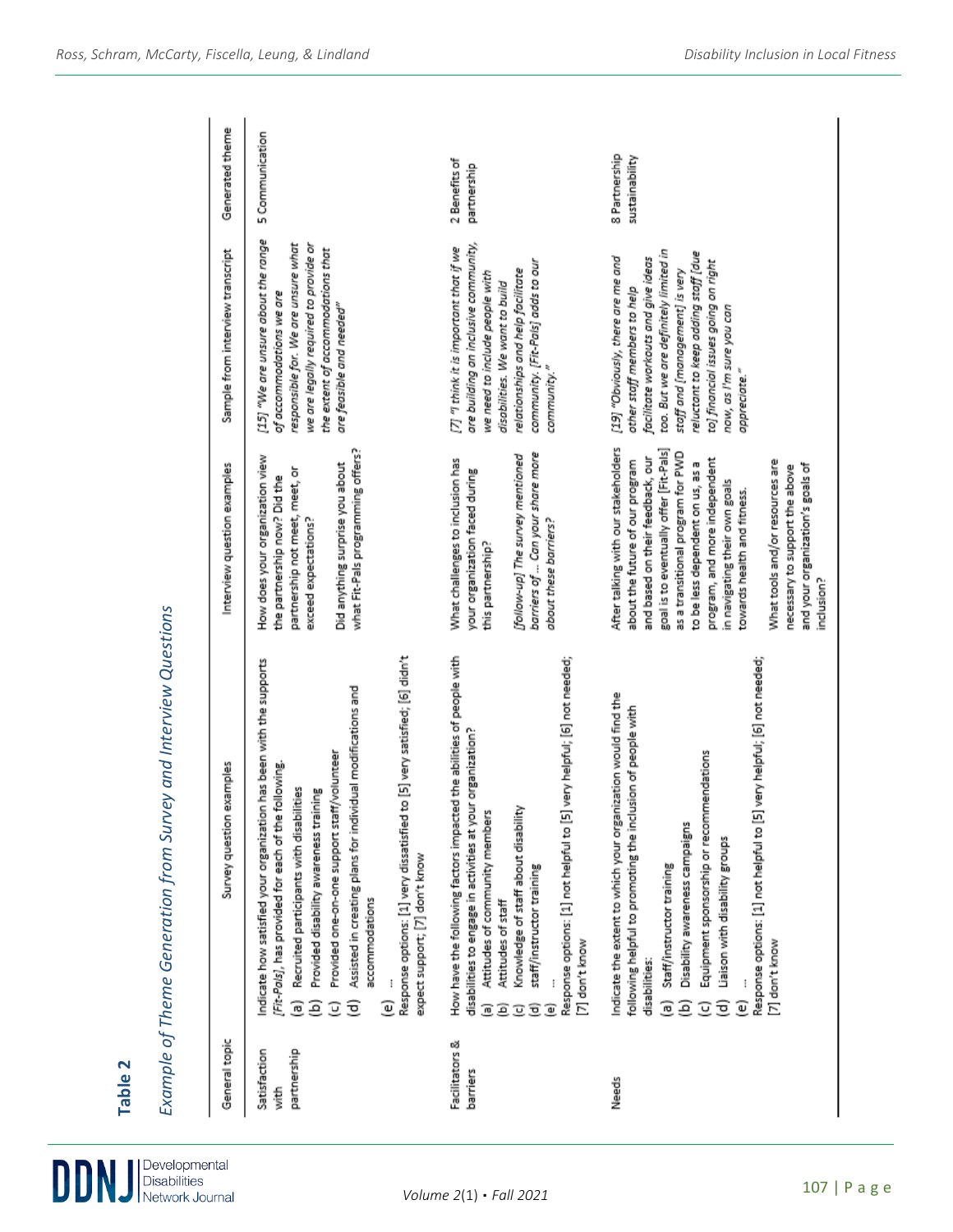#### *Step 2: Stakeholder input*

For Step 2, we sought stakeholder input on themes generated from Step 1. We held a post-assessment stakeholder workshop to identify priorities for programmatic changes. Stakeholders included CPRs, AWD participants, Fit-Pals' board members, and Fit-Pals' staff and student volunteers. Assigned seating at the workshop was planned to facilitate cross-stakeholder conversation. The incoming program coordinator (third author) facilitated a large group discussion to reach consensus on the accuracy of themes presented, as well as a consensus of which themes should be prioritized in the upcoming year.

#### *Step 3: Action steps*

In Step 3, a plan for programmatic changes was developed. The priority themes identified by stakeholders in the stakeholder workshop (Step 2) were used to develop short and long-term action steps that would further support the improved inclusion practices within Fit-Pals community partnerships.

#### **Results**

#### **Step 1: Inclusion assessment**

A total of 10 CPRs participated in Steps 1 & 2 (survey only = 2; interview only = 2; survey and interview = 6), with at least one representative from each of Fit-Pals' seven partners (see Table 1). The research team identified seven descriptive themes through reflection and reiterative discussion of surveys and interviews (see Table 2). We expand on these seven themes below, integrating evidence from the surveys and interviews. Fit-Pals staff's knowledge of the partnerships helped to contextualize, and further explore, CPRs perspectives on organizational levels needs for supporting inclusion.

#### *Theme 1: Awareness and knowledge of Fit-Pals*

All survey respondents (*n* = 8) agreed that Fit-Pals' overall mission to "Build and support inclusive practices at community-based physical activity, fitness, and sport facilities" was clearly communicated. However, some CPRs reported Fit-Pals' specific program objectives, such as supporting AWD's engagement in lifelong physical activity within an inclusive community, were only somewhat communicated to the organization (*n* = 3).

During interviews, CPRs further acknowledged general awareness of the Fit-Pals' mission and affiliation with the University. They further identified Fit-Pals' provision of volunteers, helpers, or assistants as a core component of the program's services.

*[1] "[Fit-Pals is] a program that supports people with disabilities in community classes. [Volunteer assistants] are a great asset to [activity] instructors."*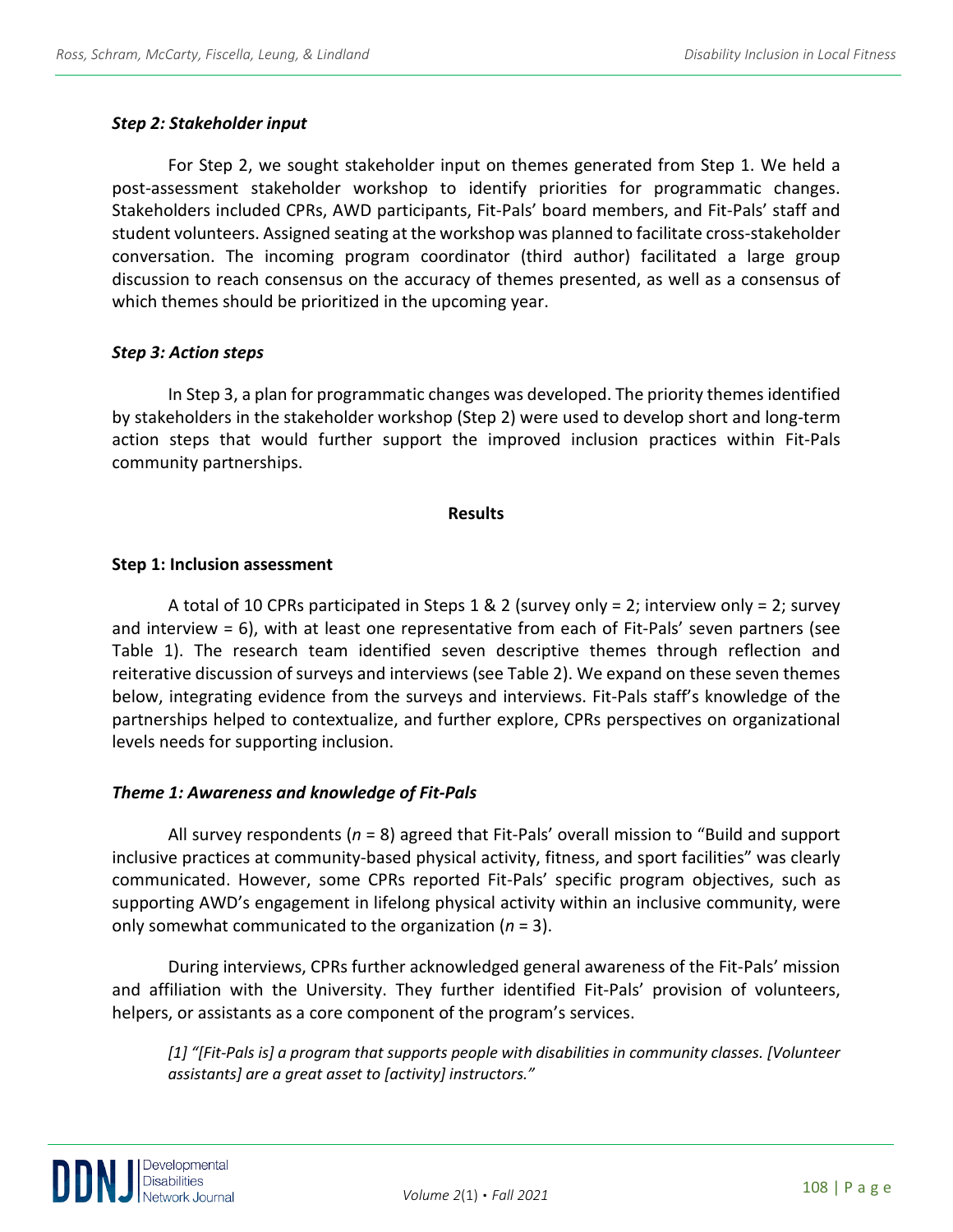In the survey, six of the eight CPRs indicated that a core value of their organization was the "promotion of inclusive climates." Their survey responses further indicated that CPRs believe upholding this value is a joint responsibility shared with Fit-Pals' staff. Four of the eight CPRs expressed satisfaction with "Fit-Pals' development and implementation of specific adapted fitness classes." One CPR indicated that their organization was "not expecting this service as part of the Fit-Pals partnership."

#### *Theme 2: Benefits of partnership*

In interviews, CPRs expanded on the perceived benefits of the partnership for AWD and the community:

*[2] "[Fit-Pals] is a really good opportunity for people who need a bit more help in getting involved in more public activities, getting them out of the house to be more active."*

*[3] "It's really fun with one [participant] who's been there from day one to see his progress. I mean, that is fun for everyone, but it's so cool. Like, exactly, it is inclusivity! These individuals are getting better just like you and I."*

CPRs indicated in the survey that their organization was very satisfied with the support provided by undergraduate student volunteers (*n* = 6). The appreciation for volunteers was emphasized during interviews, for example:

*[4] "I have one young man in my class. He's kind of difficult to work with and [the university student volunteer] is just so good. She keeps encouraging him. She was having him do things I hadn't thought of, neither had anyone else."*

Additionally, CPRs shared in interviews that the partnership benefited their organizational staff, commenting on how the opportunity to work with AWD and undergraduate student volunteers improved their organization's capacity and staff comfort with teaching diverse groups of individuals.

*[5] "To be honest, it helps educate myself and our staff. It's easy to train athletes, it gets harder to train people with limitations and then people with disabilities. Training [Fit-Pals participants] makes us better coaches. [After a year of partnership], we now know what works well for them. We are [developing] our drop-down list in our minds, 'okay, let's try this, let's try that.' More experience has given us the ability to act on our feet."*

CPRs further identified in the interviews how the inclusion of AWD in their classes raised disability awareness among community members and helped to build an inclusive climate within their organizations. Many CPRs identified Fit-Pals' mission to integrate AWD into community fitness programs as aligning with their organization's philosophy for inclusion, as exemplified by the following quotes.

*[6] "[Fit-Pals] shows people that [AWD] are able to participate and it gets people to see [AWD] out being part of the community as well, not just sequestered to a particular niche."*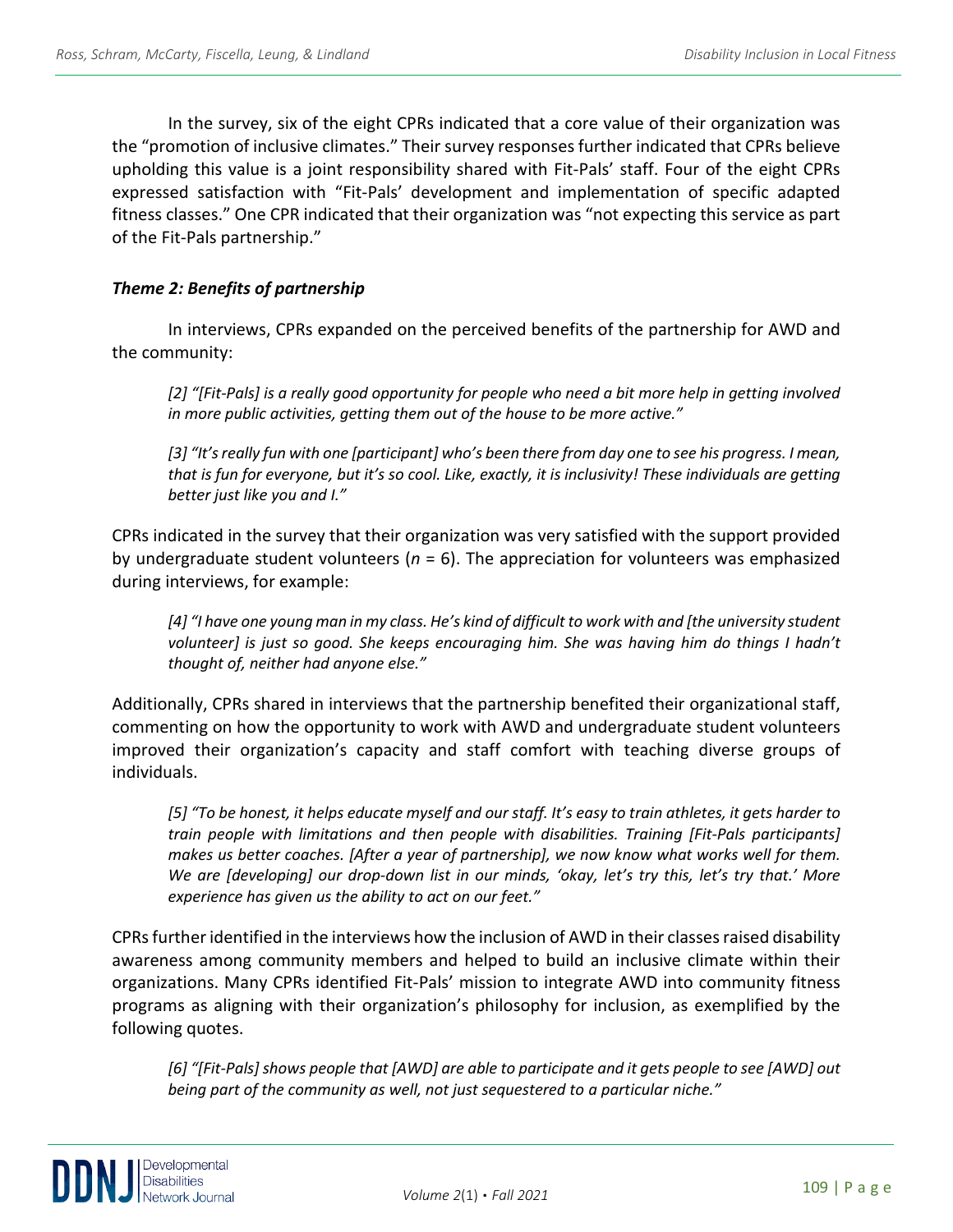*[7] "I think it is important that if we are building an inclusive community, we need to include people with disabilities. We want to build relationships and help facilitate community. [Fit-Pals] adds to our community."*

#### *Theme 3: "Best Fit" for participant and instructor*

In interviews, many CPRs emphasized the need for collaboration between Fit-Pals, community partner organizations, and AWD participants when identifying "best fit" program options for AWD participants. CPRs further commented on the logistical challenges with implementing inclusive practices. CPRs characterized best fit program matches for AWD as those meeting the physical-ability level and expectations of the participant. This term was also used to reference the environment and AWD preferences for activity classes based on speed of instruction, noise level, culture, crowdedness, and/or time of day it is offered.

*[8]* "*But if somebody has a physical limitation then maybe a boot camp class might not be as appropriate [for them]. Given the type of class, [we] can talk about what's appropriate and what's not appropriate. But our philosophy is that anybody that walks into our classes knowing what's supposed to be happening in class should be able to participate and be successful with it."*

*[9] "Everyone has their own journey that they go through during a yoga class, and I could see how if somebody wasn't able to follow that culture how that could be disruptive to other participants. But there is wiggle room within that, [and] maybe a faster flow class might be more appropriate for [Fit-Pals participant], as opposed to a therapeutic [class]. But we will have to see it on an individual basis."*

During interviews, CPRs further discussed "best fit" in terms of specific instructors who were perceived to be more comfortable or had more experience working with AWD. Consistent with points later discussed in relation to theme 5, CPRs called for Fit-Pals to improve or more formally facilitate discussion between AWD, Fit-Pals' staff and program instructors to evaluate fit and accommodation needs.

*[10] "[One of our instructors] was a former occupational therapist. She's great and [teaches a class] geared towards strength training and not necessarily just cardio."*

*[11] "I think some [instructors] are quite comfortable [working with individuals with disabilities], and others maybe not so much. That's probably a lot [to do with] individual experience and background."*

#### *Theme 4: Request for disability awareness and inclusive fitness training*

In the surveys, all eight CPRs reported that organizational staff were somewhat to very knowledgeable and comfortable working with AWD in fitness settings. However, five CPRs indicated that their organization would find disability awareness and inclusive fitness trainings very helpful, such as adopting and designing physical activitiesfor individuals with disabilities and communication techniques. Six of the eight CPRs indicated that Fit-Pals should provide the training as part of the program's service. Only one survey respondent reported that their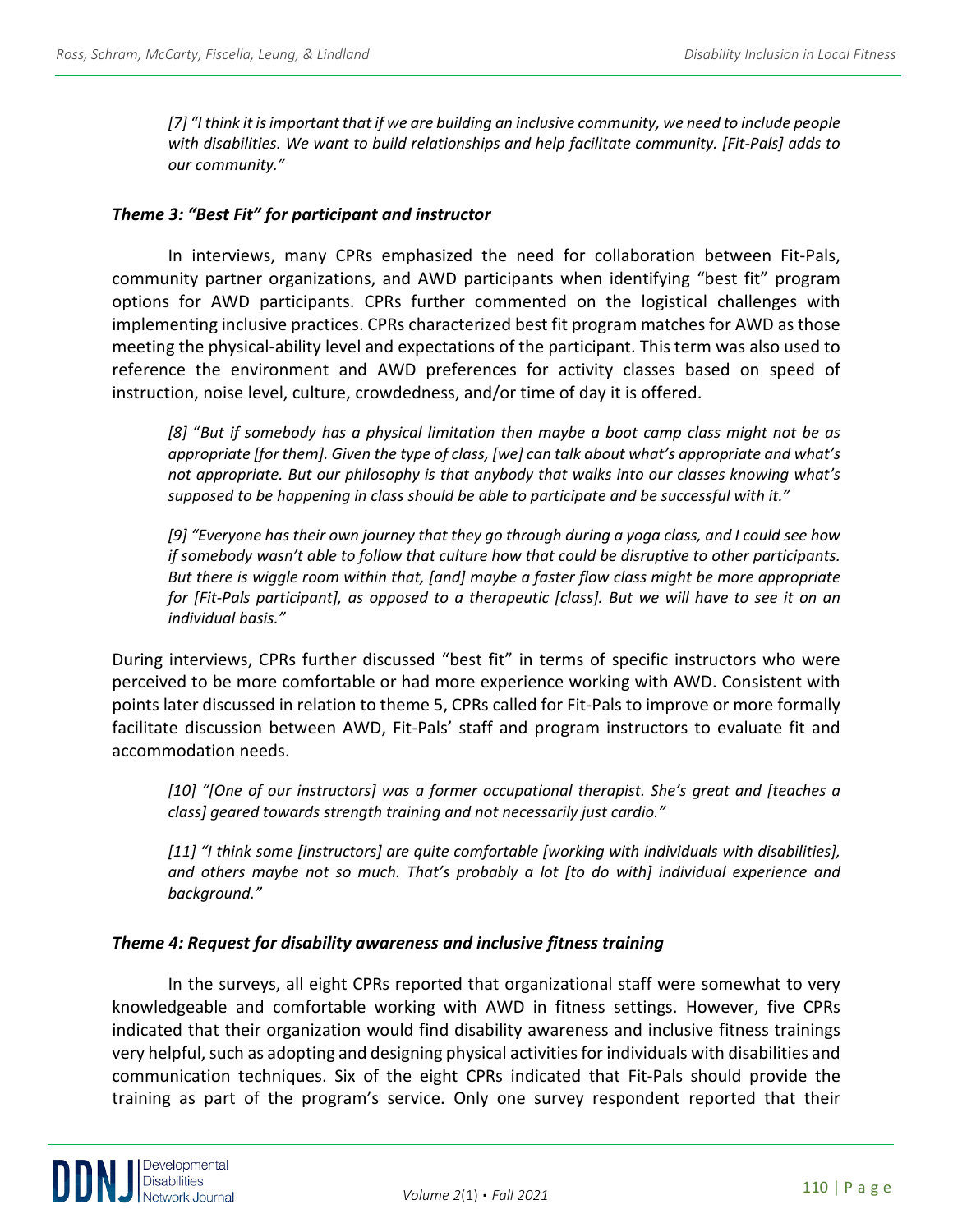organization had provided additional disability awareness training to their staff in response to partnering with Fit-Pals.

During interviews, CPRs were enthusiastic about opportunities for trainings and had several ideas to share.

*[12] "Maybe something like a manual, or something like that, for facility owners with more general information about what typically works [for people with disabilities in fitness settings]."*

*[13] "[We'd like to learn more about] adapted certifications. We don't even know if those [certifications] exist, where they are located and how much they cost."*

*[14] "I would love to have an afternoon symposium with everyone getting together and just talking about [adaptive strategies].… We don't know where to start, to be totally honest with you [in terms of education], so just having access to people who are experts [would be helpful]. We are more than willing to learn and ready to learn."*

#### *Theme 5: Communication*

CPRs indicated in the survey that there was a high level of uncertainty around the roles and responsibilities of those involved in the partnership, as there was no concise agreement among the CPRs on the services provided by Fit-Pals. CPRs expanded on this theme in interviews, highlighting that Fit-Pals' expectations of organizational staff in implementing inclusive strategies were vague.

*[15] "We are unsure about the range of accommodations we are responsible for. We are unsure what we are legally required to provide or the extent of accommodations that are feasible and needed."*

*[16] "[It would be helpful] if [a] representative from [Fit-Pals] came to [a] staff meeting and explained a little bit more about what the objectives are. I think [the facility staff] want to be helpful, but maybe aren't always sure [how] to be helpful. I'm not sure what their role should be in terms of providing direction or that sort of thing."*

In interviews, CPRs also raised concern about the high variability in the preparedness and knowledge of Fit-Pals' undergraduate student volunteers who accompanied AWD participants.

*[17] "A challenge is the [student] volunteer[s] themselves. We've had some who come in and [say] 'I got this.' [So we think] 'Okay cool, go for it.' Then others, they['ve] got the deer in the headlights look."*

*[18] "If the [student volunteer] could maybe have a meeting with [the AWD participants'] family/ caregiver…if there's somehow [a] way you could get a little information [on the participant it could help the student volunteer be successful]."*

#### *Theme 7: Partnership sustainability*

The final theme reflected CPRs concerns around the logistics and feasibility of maintaining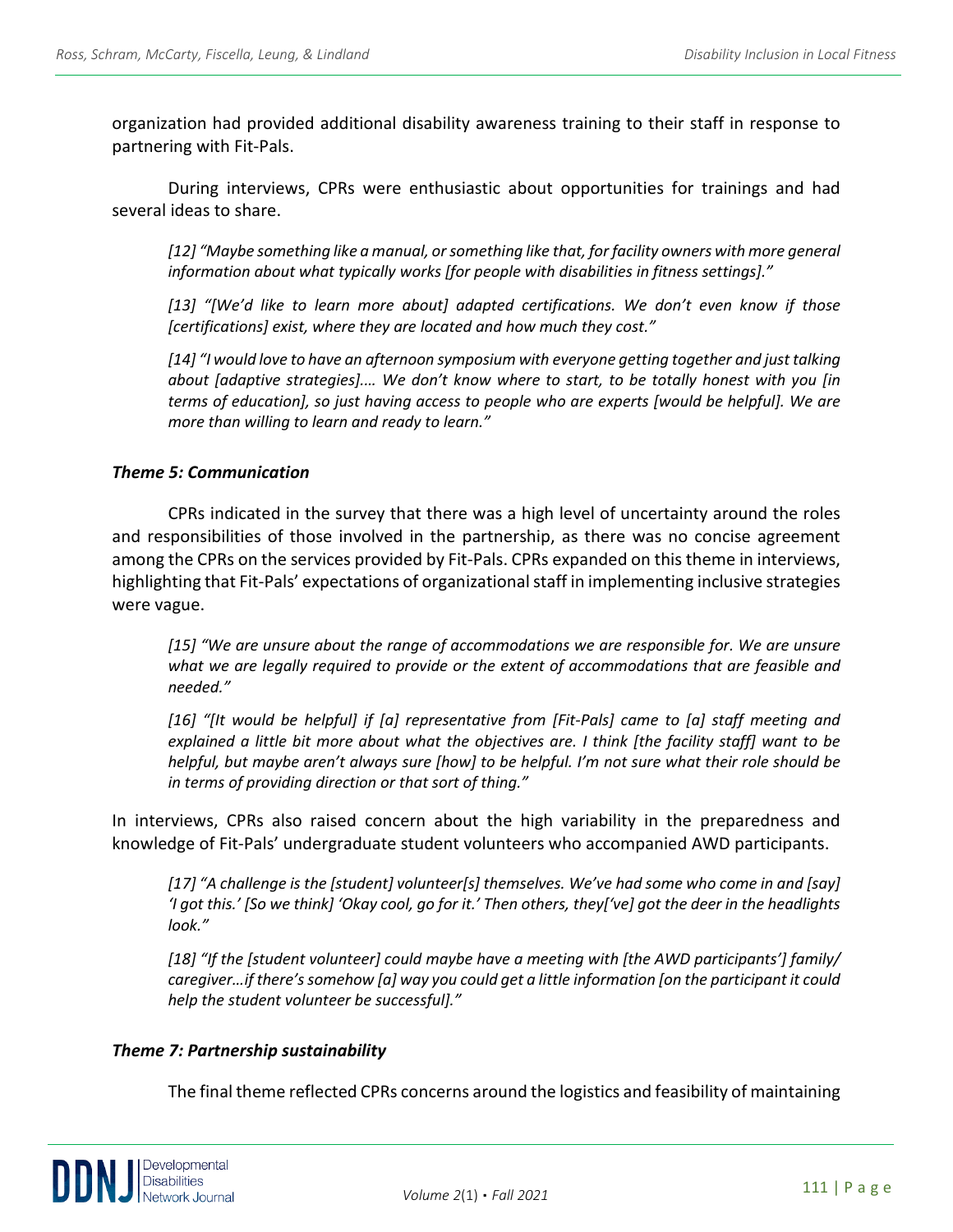support for AWD during summer months without Fit-Pals. In the survey, only one CPR reported their organization provided one-on-one support for AWD, separate from the services provided by Fit-Pals. When prompted in interviews to identify what was needed to support AWD outside of Fit-Pals, and without university volunteers (e.g., during summer months or academic breaks), CPRs deferred the responsibility of inclusive programming to Fit-Pals volunteers, interpreting their organization's role as *[19]* "*mostly just providing a space…[and] a nice safe environment"* CPRs also noted staffing as a primary limiting factor to sustaining Fit-Pals-related programming over summer months.

*[20] "Obviously, there are me and other staff members to help facilitate workouts and give ideas too. But we are definitely limited in staff and [management] is very reluctant to keep adding staff [due to] financial issues going on right now, as I'm sure you can appreciate."*

During interviews, CPRs reiterated that individual fit and needs were important when considering the feasibility of AWD participants attending their programs during the summer, unaccompanied by university volunteers.

*[21] "It just depends, the ability of people to be independent doing it because we are not really in position to provide more resources."* 

#### **Step 2: Stakeholder input**

The seven themes described above were shared with our stakeholders during a 2-hour workshop meeting at a local community center. A total of 38 stakeholders attended the workshop, including CPRs representing Fit-Pals' seven partnerships, AWD participants and their caregivers, Fit-Pals' board members, and Fit-Pals' program staff members and volunteers.

The facilitated group discussions led to a consensus among stakeholders that the seven themes and interpretations shared above were representative of Fit-Pals' programming and partnership needs. Stakeholders at the workshop further identified two themes as priorities for continued program development: (1) education/training to create enabling environments within community fitness programs (i.e., theme 4); and (2) improved communication between AWD participants, CPRs, and Fit-Pals' program staff to ensure equitable collaboration (i.e., theme 5). Stakeholders further emphasized the need to empower AWD participants to contribute to decisions around program logistics, determining best fit program options, and inclusive solutions for instructors.

#### **Step 3: Action steps**

In response to the stakeholder workshop, Fit-Pals' leadership implemented an action plan to improve (1) cross-stakeholder communication and (2) disability training for student volunteers and organization staff. Two undergraduate intern positions were created to oversee communication and the development of new volunteer training materials. To improve transparency and communication, training materials for volunteers included introduction guides and communication protocols, program expectations, and step-by-step instructions for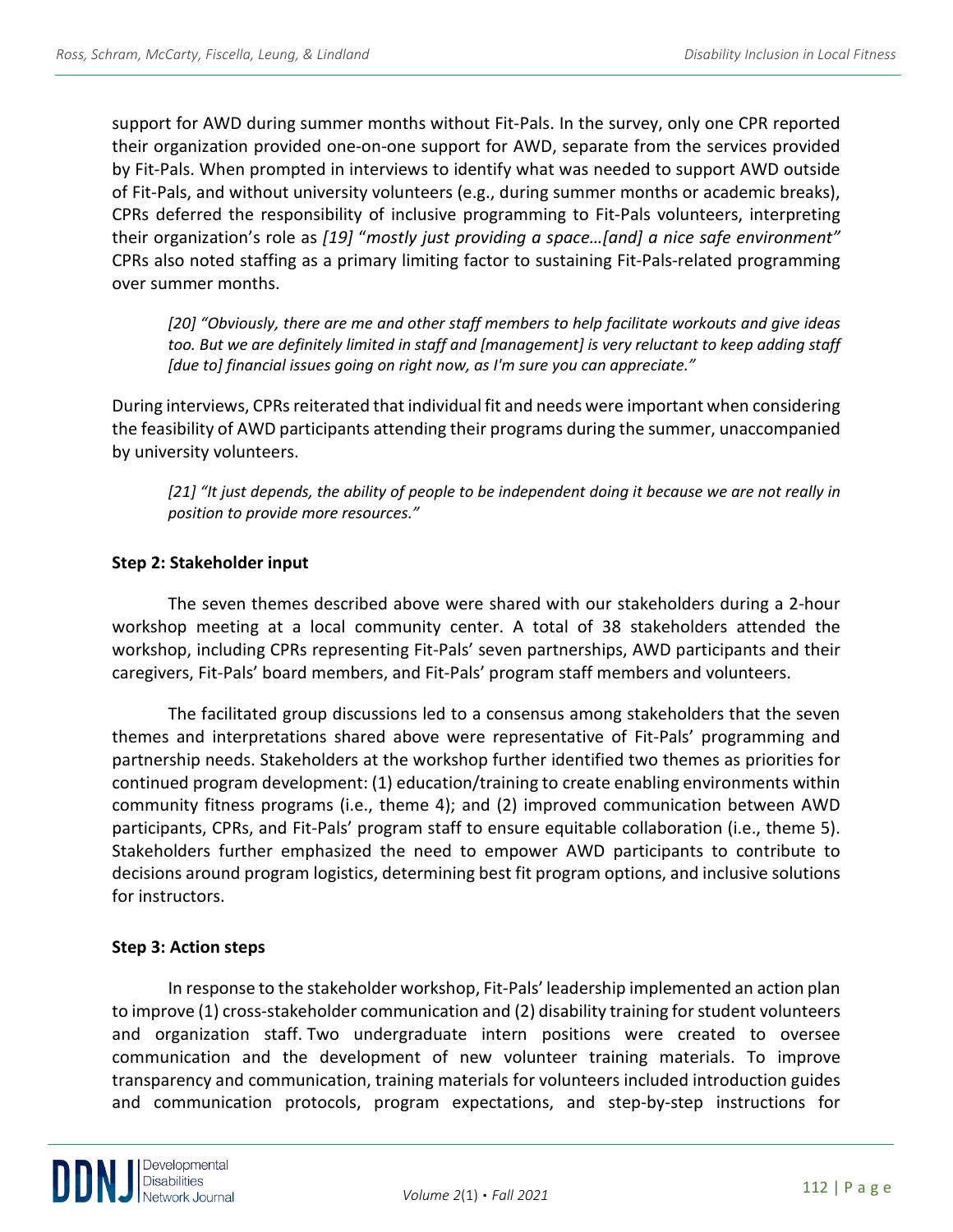participation at each organization. Additionally, CPRs received resources on fitness tools and common considerations when developing fitness plans for AWD. Based on stakeholder feedback, Fit-Pals also prioritized self-advocacy development among AWD participants, facilitating opportunities for individuals with disabilities, and their families, to conduct accessibility assessments at the facilities they utilize and provide consultation for programmatic changes. Fit-Pals has maintained open lines of communication with CPRs to further identify opportunities for support and training.

#### **Discussion**

Overall, stakeholders expressed positive responses to their organization's partnership with Fit-Pals, and to Fit-Pals' efforts to integrate AWD into existing community physical activity programs. Our findings indicate that CPRs are committed to disability inclusion and value Fit-Pals' impact on their program culture and their instructors' professional development. However, most CPRs acknowledged limited organizational capacity to implement disability inclusion strategies. CPRs expressed hesitation and concern for programming logistics when pressed during interviews about expanding their inclusive practices. This tension highlighted a disconnect between advocacy for inclusion and adoption or implementation of inclusive practices.

CPRs appear to be cognizant of the gap between advocacy and practice, given one of the priority themes identified by stakeholders was need for more training and information sharing. Encouragingly, addressing these priorities will target instructor knowledge, community acceptance, and social support barriers, that are frequently reported by AWD within the literature (Bodde & Seo, 2009; Buffart et al., 2009; Rimmer et al., 2004; Rimmer et al., 2005; Temple, 2007). Moreover, buy-in from CPRs was evident and suggests high community engagement towards improving the health of AWDs in our community. Community engagement has been shown to reduce health disparities among disadvantaged populations, such as AWD (O'Mara-Eves et al., 2015; Wallerstein & Duran, 2006) and is an important outcome from this study.

We designed our needs assessment to first focus on community partners, but our stakeholders stressed the need to simultaneously empower AWD participants. Rimmer and Rowland's (2008) dyad model illustrates how "creating enabling environments" and "empowering individuals" jointly support the adoption of healthy lifestyles among AWD. One of Fit-Pals' AWD participants stepped forward as a leader in our stakeholder workshop. His voice became valuable in the evaluation and development process, attending and presenting our needs assessment outcomes at the *Association of University Centers on Disability* annual conference as a self-advocate (Ross et al., 2019). Moving forward, we recommend including self-advocates as decision makers at all stages of program development, implementation, and evaluation.

#### **Lessons Learned and Implications**

Several outcomes and lessons learned from our needs assessment can inform others' efforts towards building partnerships for inclusive community-based fitness. First,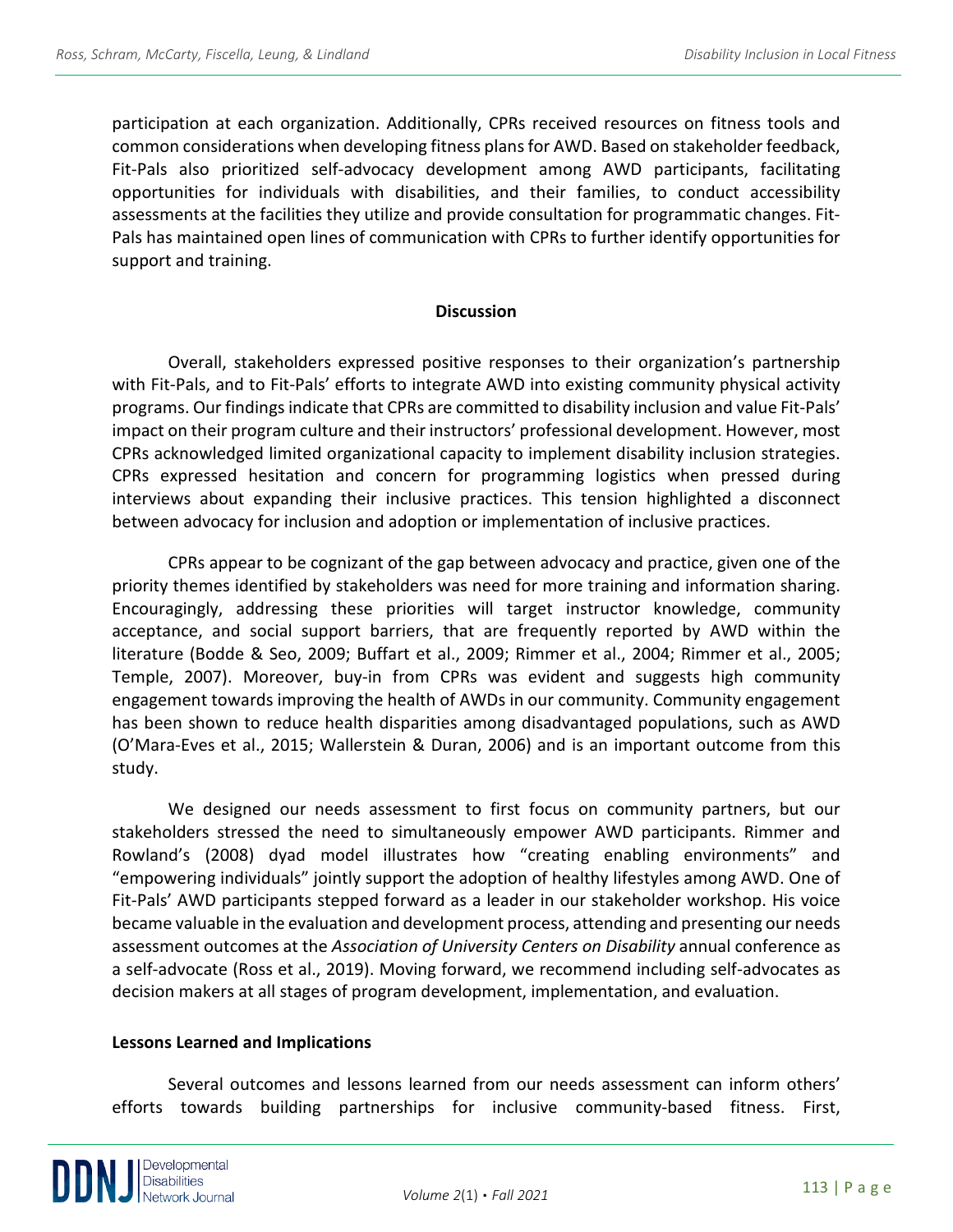communication with stakeholders, and a shared investment in the mission, is critical. Fit-Pals' programmatic growth depended on our capacity to talk with our stakeholders. It was a Fit-Pals' board member, and parent of an AWD participant, who first raised concern that Fit-Pals lacked community integration. Then, it was "champions" at each Fit-Pals' partnership facility that fueled program growth and opportunities for inclusive programming. These champions raised concerns about communication that may have hindered Fit-Pals' effectiveness. We found that our open and repeated dialogue during the needs assessment (survey, interview, stakeholder workshop) increased CRPs willingness to collaborate and learn about sustainable programming for AWD.

We also learned that our stakeholders shared a value for inclusion, but voiced uncertainty around how to put that into action. This sentiment is echoed in research, where developing a concrete action plan focused on physical, financial, and societal barriers to an inclusive environment is a recognized step to building organizations' capacity for effective inclusion (Riley et al., 2008; Stinson et al., 2020). This needs assessment allowed our team to connect with our stakeholders by providing them a voice in the reconstruction of the Fit-Pals' program. Their voice not only improved their investment in the program and in inclusion, but also allowed us to understand and adapt the program to their true needs. The buy-in from CPRs was instrumental in executing Fit-Pals' action plan from Step 3. We recommend elevating the voices of stakeholders in planning through stakeholder or advisory board meetings.

The community organizations that participated in our needs assessment perceived their partnership with Fit-Pals as adding to their organizations' communities and as having a positive impact on the well-being of AWD participants. These positive attitudes, however, did not always translate into effective practice within partner organizations. This is consistent with prior research wherein fitness centers low in physical and social accessibility compliance often selfidentified as "accessible" (Arbour-Nicitopoulos & Ginis, 2011). In other words, there is a disconnect between an organizations' intension to be inclusive and accessible, and the impact on AWD experiences. The CPRs supported inclusion in their organizations; however, they communicated that they innately deferred the responsibility of inclusive programming to Fit-Pals and the volunteers. We learned that they interpreted their organization's role as the "host" for Fit-Pals' programming and participants. The stakeholder meeting was an important first step to fostering a shared ownership of inclusion and inclusive fitness programming. Future research needs to identify ways to support full adoption of inclusion in community fitness programs. The field would also benefit from interventions that teach and support community fitness centers in incorporating inclusive practice in their existing and new programming, as opposed to only offering segregated programs or only viewing inclusion as the responsibility of outside organizations.

#### **Limitations**

The interpretation of our needs assessment was considered with potential limitations in mind. First, there is risk of social desirability bias because CPRs were recruited based on preexisting partnerships and professional relationships with the first author as program coordinator. CPRs may have expressed positive perspectives in an effort to protect the existing partnership or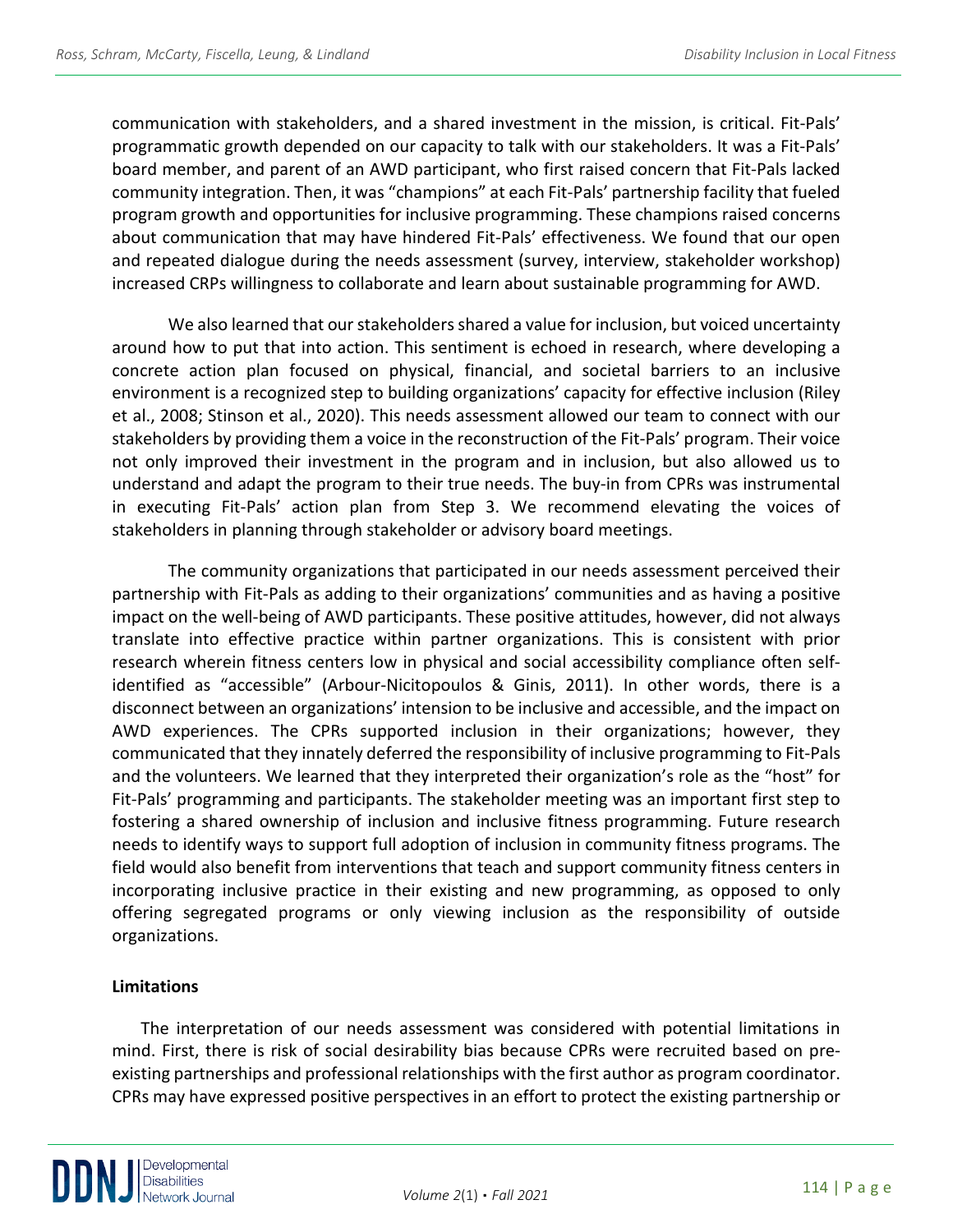program reputation. Second, Fit-pals staffs' dual role of participant-researchers lends potential for confirmation bias, wherein we self-identified positive perspectives on the partnership to affirm our program decisions. Several triangulation methods were used to improve the trustworthiness of our data interpretation, including iterative discussions with Fit-Pals' staff and volunteers to contextualize CPRs shared perspectives, member checking, and inviting feedback at the stakeholder meeting. Notably, CPRs participating in this study represented varying levels of organizational leadership, including program directors, activity class instructors, and business owners, ensuring that multi-perspectives were considered in identifying partnership needs and priority growth areas.

#### **Conclusion**

By detailing our three-step evaluation process, we hope our needs assessments can serve as a model for other organizations looking to examine their current community partnerships. Our needs assessment, guided by Riley et al. (2008), (1) assessed inclusion in partner community programs and their perceptions of Fit-Pals' role, (2) followed up with stakeholders to ensure results were interpreted correctly and the most important themes were identified, and (3) designed and implemented actions steps for program improvement. Utilizing this model allowed researchers to pinpoint specific opportunities to increase or add programmatic support. Stakeholder buy-in remains critical to the success of our community partnerships moving forward. Similarly buy-in from community partners allowed them to start viewing their organization as the one responsible for implementing inclusive practices. Fit-Pals has planned ongoing assessments to continue monitoring community partner needs and plans to adjust program supports as needed.

#### **References**

- Arbour-Nicitopoulos, K. P., & Ginis, K. A. M. (2011). Universal accessibility of "accessible" fitness and recreational facilities for persons with mobility disabilities. *Adapted Physical Activity Quarterly*, *28*(1), 1-15. [Doi: 10.1123/apaq.28.1.1](https://journals.humankinetics.com/view/journals/apaq/28/1/article-p1.xml)
- Bartlo, P., & Klein, P. J. (2011). Physical activity benefits and needs in adults with intellectual disabilities: Systematic review of the literature. *American Journal of Intellectual and Developmental Disabilities, 116*(3): 220-232. [Doi: 10.1352/1944-7558-116.3.220](https://pubmed.ncbi.nlm.nih.gov/21591845/)
- Bodde, A. E., & Seo, D.-C. (2009). A review of social and environmental barriers to physical activity for adults with intellectual disabilities. *Disability and Health Journal*, *2*(2), 57-66. [Doi:](https://pubmed.ncbi.nlm.nih.gov/21122744/)  [10.1016/j.dhjo.2008.11.004](https://pubmed.ncbi.nlm.nih.gov/21122744/)
- Buffart, L. M., Westendorp, T., van den Berg-Emons, R. J., Stam, H. J., & Roebroeck, M. E. (2009). Perceived barriers to and facilitators of physical activity in young adults with childhood-onset physical disabilities. *Journal of Rehabilitation Medicine, 41*(11): 881-885[. Doi: 10.2340/16501977-0420](https://www.medicaljournals.se/jrm/content/abstract/10.2340/16501977-0420)
- Cardinal, B. J., & Spaziani, M. D. (2003). ADA compliance and the accessibility of physical activity facilities in western Oregon. *American Journal of Health Promotion*, *17*(3), 197-201. [Doi: 10.4278/0890-](https://journals.sagepub.com/doi/10.4278/0890-1171-17.3.197) [1171-17.3.197](https://journals.sagepub.com/doi/10.4278/0890-1171-17.3.197)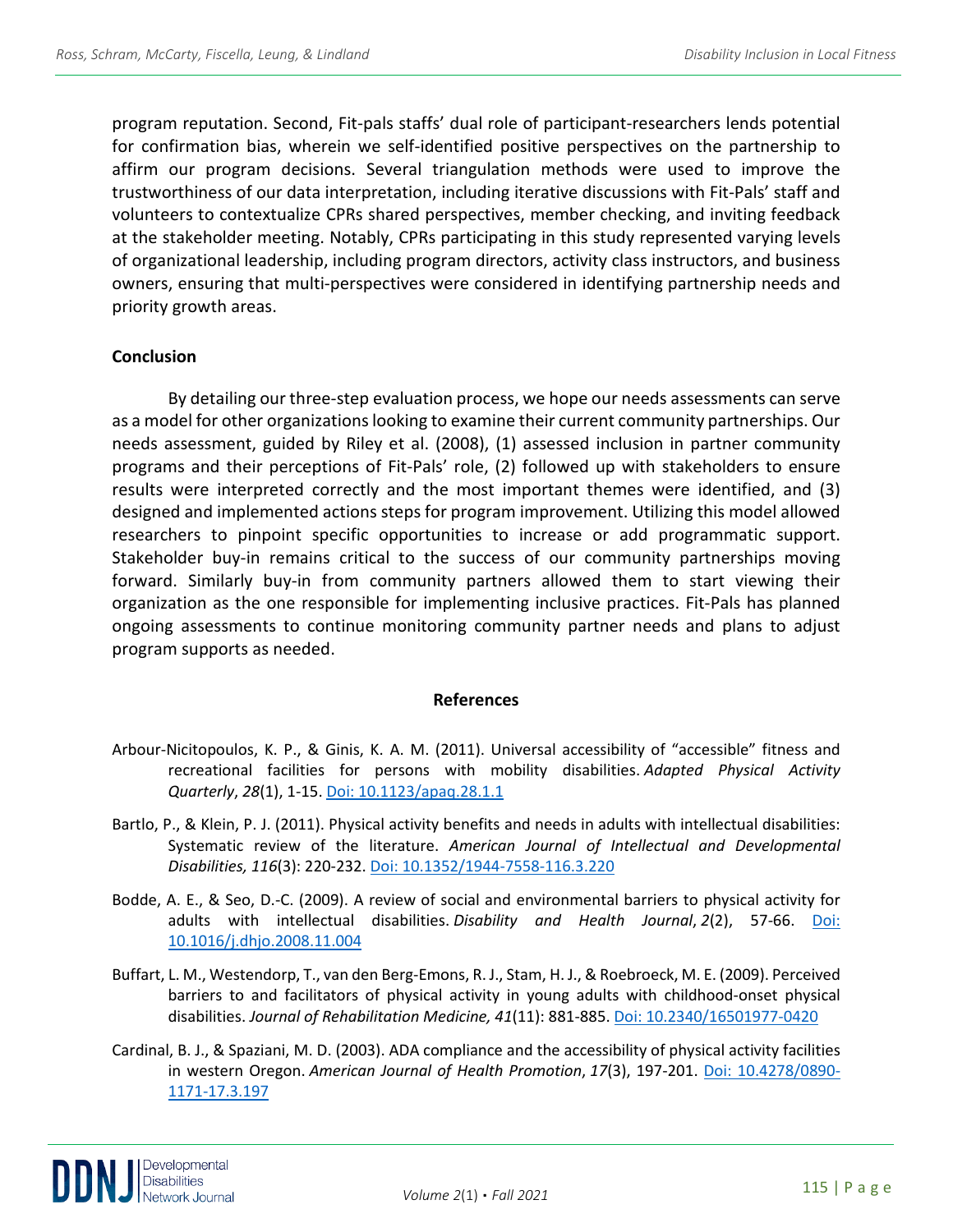- Carlson, J. A. (2018). Avoiding traps in member checking. *The Qualitative Report, 15*(5), 1102-1113. <https://nsuworks.nova.edu/tqr/vol15/iss5/4>
- Carroll, D. D., Courtney-Long, E. A., Stevens, A. C., Sloan, M. L., Lullo, C., Visser, S. N., Fox, M. H., Armour, B. S., Campbell, V. A., Brown, D. R., Dorn, J. M., & Centers of Disease Control and Prevention. (2014). Vital Signs: Disability and physical activity—United States, 2009-2012. *MMWR Morbidity and Mortality Weekly Report, 63* (18), 405-413. <http://www.cdc.gov/mmwr>
- Casey, M. M., Payne, W. R., & Eime, R. M. (2010). Organizational readiness and capacity building strategies for sporting organizations to promote health. *Sport Management Review, 15,* 109-104. [https://d10.1016/j.smr.2011.01.001](https://doi.org/10.1016/j.smr.2011.01.001)
- Cooper, R. A., Quatrano, L. A., Axelson, P. W., Harlan, W., Stineman, M., Franklin, B., Krause, S., Bach, J., Chambers, H., Chao, E. Y. S., Alexander, M., & Painter, P. (1999). Research on physical activity and health among people with disabilities: A consensus statement. *Journal of Rehabilitation Research and Development, 36*(2), 142-152.
- Koelsch, L. E. (2013). Reconceptualizing the member check interview. *International Journal of Qualitative Methods*, *12*(1), 168-179[. https://doi.org/10.1177/160940691301200105](https://doi.org/10.1177/160940691301200105)
- Kraus, L. E., & Jans, L. (2014). *Implementation manual for guidelines for disability inclusion in physical activity, nutrition, and obesity programs and policies*. Oakland, CA: Center on Disability at the Public Health Institute. [http://committoinclusion.org/wp-content/uploads/2014/10/Guidelines-](http://committoinclusion.org/wp-content/uploads/2014/10/Guidelines-Implementations-Manual_final_8MB.pdf)[Implementations-Manual\\_final\\_8MB.pdf](http://committoinclusion.org/wp-content/uploads/2014/10/Guidelines-Implementations-Manual_final_8MB.pdf)
- Maxwell, J. A. (2012). *Qualitative Research Design: An Interactive Approach*. SAGE Publications.
- O'Mara-Eves, A., Brunton, G., Oliver, S., Kavanagh, J., Jamal, F., & Thomas, J. (2015). The effectiveness of community engagement in public health interventions for disadvantaged groups: A meta-analysis. *BMC Public Health, 15*(129), 1-23. Doi: [10.1186/s12889-015-1352-y](https://doi.org/10.1186/s12889-015-1352-y)
- Oregon Office on Disability and Health. (2012). *Disability in Oregon: 2012 annual report on the health of Oregonians with disabilities.* Portland, OR: Institute on Development & Disability, Oregon Health & Science University.
- Riley, B. B., Rimmer, J. H., Wang, E., & Schiller, W. J. (2008). A conceptual framework for improving the accessibility of fitness and recreation facilities for people with disabilities. *Journal of Physical Activity and Health*, *5*(1), 158-168. [DOI: 10.1123/jpah.5.1.158](https://pubmed.ncbi.nlm.nih.gov/18209261/)
- Rimmer, J. H., & Riley, B. (2004). *Accessibility instruments measuring fitness and recreation environments: Fitness center accessibility [AIMFREE: Consumer version].* Chicago, IL: RERC RecTech. [https://publichealth.buffalo.edu/content/dam/sphhp/cat/kt4tt/pdf/ckp-aimfree/kt-intervention](https://publichealth.buffalo.edu/content/dam/sphhp/cat/kt4tt/pdf/ckp-aimfree/kt-intervention%20-study-tools-broker-version-series-b1.pdf)  [-study-tools-broker-version-series-b1.pdf](https://publichealth.buffalo.edu/content/dam/sphhp/cat/kt4tt/pdf/ckp-aimfree/kt-intervention%20-study-tools-broker-version-series-b1.pdf)
- Rimmer, J. H., Riley, B., Wang, E., & Rauworth, A. (2005). Accessibility of health clubs for people with mobility and visual impairments. *American Journal of Public Health, 95*(11), 2022-2028. [Doi:](https://ajph.aphapublications.org/doi/10.2105/AJPH.2004.051870)  [10.2105/AJPH.2004.051870](https://ajph.aphapublications.org/doi/10.2105/AJPH.2004.051870)
- Rimmer, J. H., Riley, B., Wang, E., Rauworth, A., & Jurkowski, J. (2004). Physical activity participation among persons with disabilities: Barriers and facilitators. *American Journal of Preventive Medicine*, *26*(5), 419-425. [Doi: 10.1016/j.amepre.2004.02.002](https://pubmed.ncbi.nlm.nih.gov/15165658/)